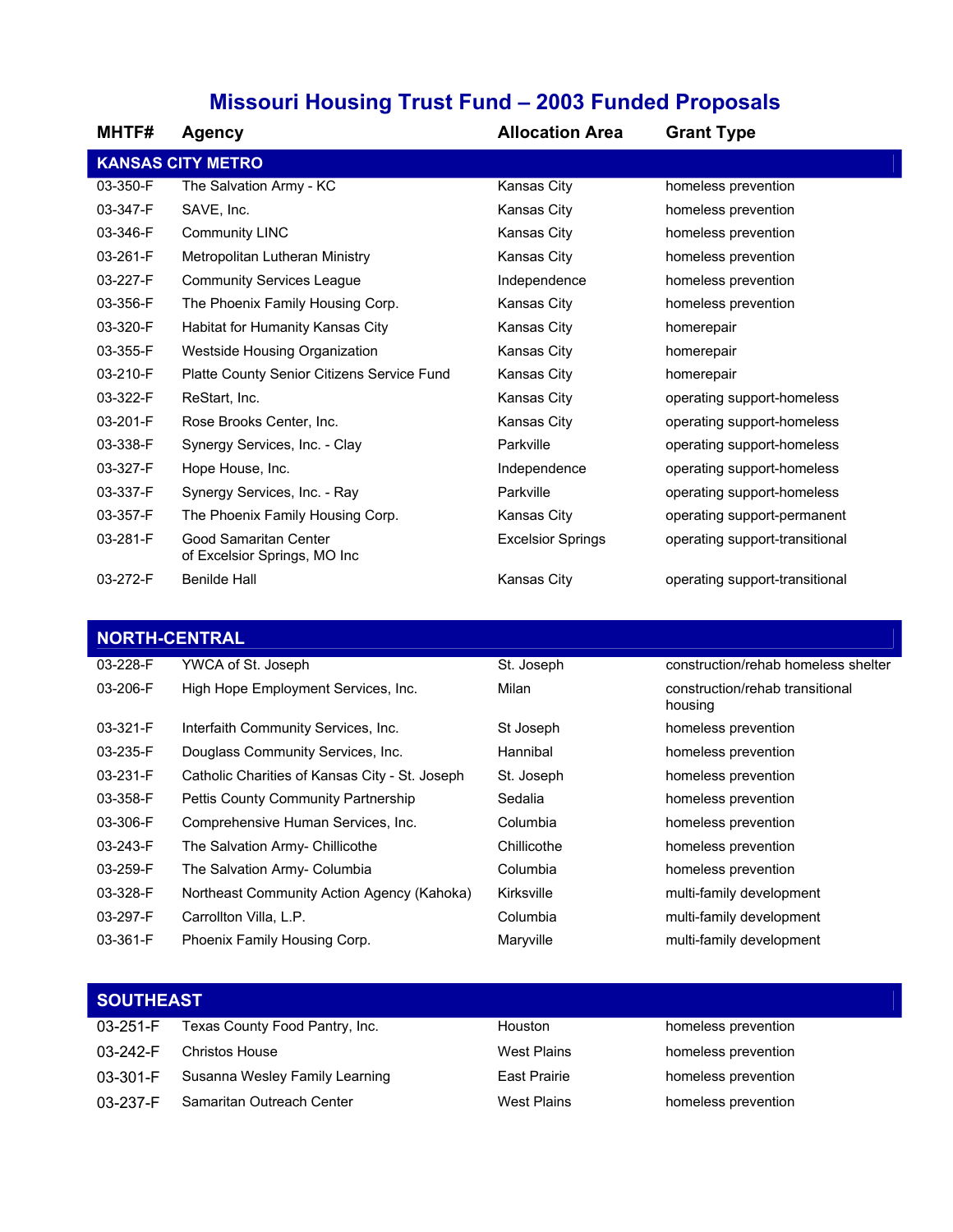| 03-244-F       | Agape House Inc. of Mountain View          | <b>Mountain View</b> | homeless prevention                 |
|----------------|--------------------------------------------|----------------------|-------------------------------------|
| 03-247-F       | Ripley County Caring Community Partnership | Doniphan             | construction/rehab homeless shelter |
| $03 - 246 - F$ | South Central MO Community Action Agency   | Winona               | homerepair                          |
| 03-253-F       | <b>Christos House</b>                      | <b>West Plains</b>   | operating support-homeless          |
| 03-315-F       | Delta Area Economic Opportunity Corp.      | Portageville         | operating support-transitional      |
| 03-310-F       | Susanna Wesley Family Leaning Center       | <b>East Prairie</b>  | operating support-transitional      |

| <b>SOUTHWEST</b> |                                                     |                 |                                            |  |
|------------------|-----------------------------------------------------|-----------------|--------------------------------------------|--|
| 03-333-F         | The H.O.U.S.E., Inc. - Airport Annex                | Duenweg         | construction/rehab transitional<br>housing |  |
| 03-332-F         | The H.O.U.S.E., Inc. - Airport                      | Duenweg         | construction/rehab transitional<br>housing |  |
| 03-218-F         | The Kitchen, Inc.                                   | Springfield     | homeless prevention                        |  |
| 03-250-F         | Catholic Charities-Springfield Office               | Springfield     | homeless prevention                        |  |
| 03-226-F         | Ozarks Area Community Action Corporation            | Springfield     | homeless prevention                        |  |
| 03-219-F         | Christian Associates of Table Rock Lake             | Kimberling City | homeless prevention                        |  |
| 03-217-F         | Family Self-Help Center dba Lafayette House         | Joplin          | operating support-homeless                 |  |
| 03-317-F         | Boys Town of Missouri Inc.<br>aka Boys & Girls Town | Springfield     | operating support-homeless                 |  |
| 03-241-F         | The Salvation Army - Joplin                         | Joplin          | operating support-homeless                 |  |
| 03-222-F         | The Kitchen, Inc. - Missouri Hotel                  | Springfield     | operating support-homeless                 |  |
| 03-313-F         | Church Army In Branson                              | <b>Branson</b>  | operating support-transitional             |  |
| 03-220-F         | The Kitchen, Inc. - Franciscan Villa                | Springfield     | operating support-transitional             |  |
| 03-331-F         | The H.O.U.S.E., Inc.                                | Duenweg         | operating support-transitional             |  |
| 03-363-F         | <b>Franciscan Villas</b>                            | Springfield     | rental assistance                          |  |

## **ST. LOUIS METRO**

| 03-266-F       | The Women's Safe House                                | St Louis City & County | construction/rehab homeless shelter        |
|----------------|-------------------------------------------------------|------------------------|--------------------------------------------|
| 03-207-F       | CCBF/Virginia Associates, LP                          | St. Louis              | construction/rehab transitional<br>housing |
| 03-299-F       | Marian Hall Agencies                                  | University City        | construction/rehab transitional<br>housing |
| $03 - 203 - F$ | <b>Montgomery County</b>                              | Montgomery City        | construction/rehab transitional<br>housing |
| $03 - 314 - F$ | Lydia's House, Inc.                                   | St Louis City & County | construction/rehab transitional<br>housing |
| 03-275-F       | Catholic Commission on Housing                        | St Louis City & County | Home repair                                |
| 03-248-F       | Justine Petersen Housing<br>& Reinvestment Corp.      | St Louis City & County | Home repair                                |
| $03-224-F$     | Rebuilding Together w/ Christmas<br>in April St Louis | St Louis City & County | Home repair                                |
| 03-223-F       | Saint Joachim and Ann Care Service                    | St. Charles            | Home repair                                |
| 03-325-F       | Paraguad, Inc.                                        | St Louis City & County | Home repair                                |
| 03-285-F       | <b>St Patrick Center</b>                              | St Louis City & County | homeless prevention                        |